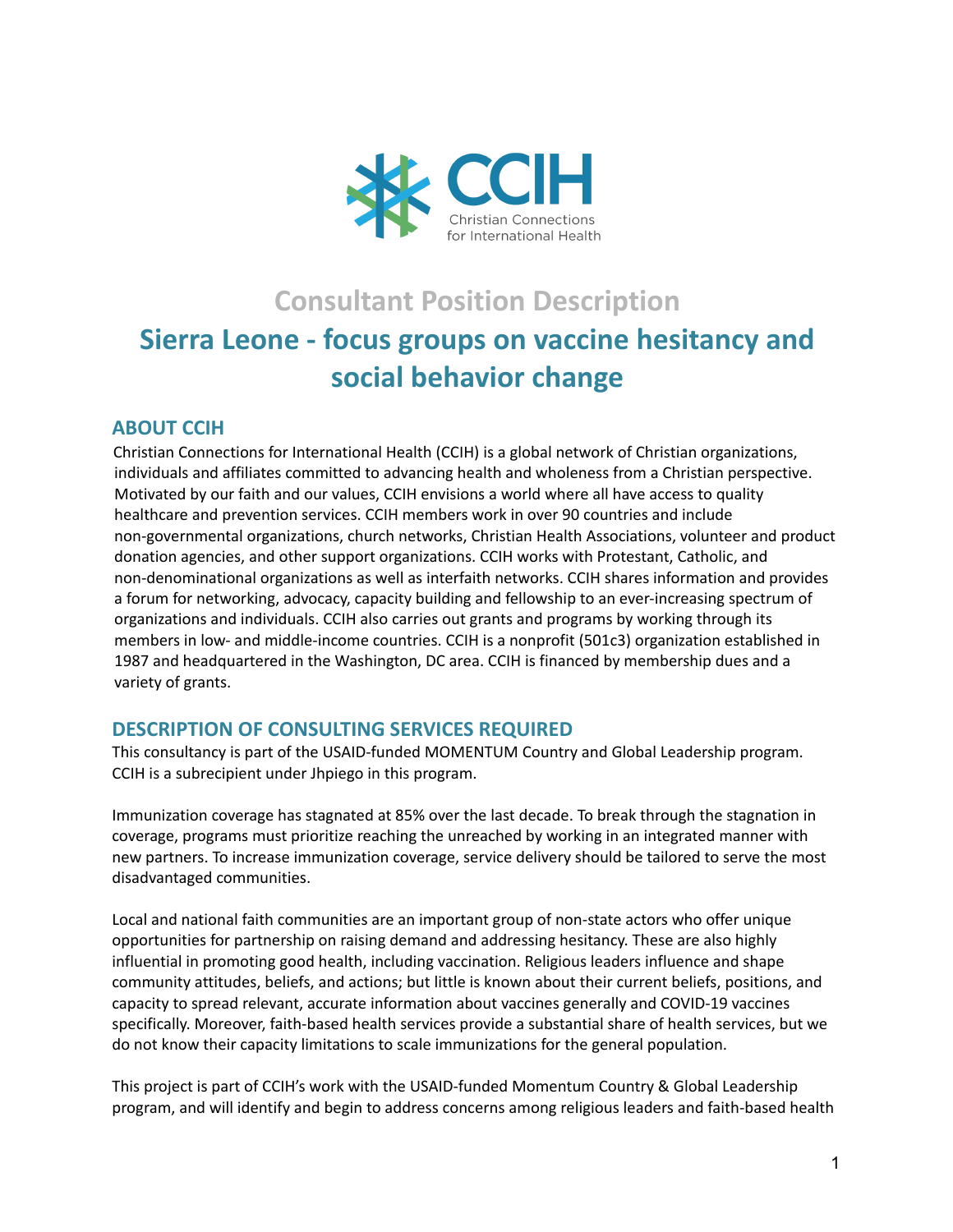services around vaccination. The current program includes 4 phases. In Year 2 (Oct 2020 - Sept 2021), this program completed phase 1, a global landscape analysis (literature review and KIIs) producing an evidence [summary](https://usaidmomentum.org/resource/vaccine-hesitancy-report/) of findings and highlighting actionable [recommendations](https://usaidmomentum.org/resource/engaging-faith-actors-to-boost-immunization-uptake-and-combat-vaccine-hesitancy-evidence-and-promising-practices/) for engaging faith leaders in [immunization](https://usaidmomentum.org/resource/engaging-faith-actors-to-boost-immunization-uptake-and-combat-vaccine-hesitancy-evidence-and-promising-practices/). Phase 2 assessed the role that faith leaders could play in addressing vaccine hesitancy in four countries: Ghana, Uganda, Sierra Leone, and Indonesia. The [report](https://usaidmomentum.org/resource/country-deep-dives-on-faith-engagement-in-covid-19-immunization/) and policy brief identified 15 "promising practices."

In Year 3, Momentum Country and Global Leadership will build on the work of Phases 1 and 2 by creating a toolkit for up to six of the 15 promising practices identified. Content for the toolkit will be influenced by feedback from country stakeholders in two countries who will discuss social and behavior change (SBC) messages around six promising practices. The stakeholders will meet in one to two virtual sessions. The resulting messages will address three of the promising practices, such as theological/scriptural background, guidance for meetings with men, and how to create social media messages. The toolkit will also provide simple one-page guides for three other procedural "promising practices." The consultant will test messages through focus groups in Sierra Leone. The SBC activities will help raise awareness, reduce misinformation, and address barriers that prevent faith communities in particular from accessing vaccines.

The objective of this consultancy is to facilitate 2-3 focus groups in Sierra Leone to test the toolkit for **faith leaders/communities and ministries of health for addressing immunization myths and misconceptions.**

#### **DELIVERABLES**

- 1. List of invitees for 2-3 Focus Group discussions that will test a toolkit for faith leaders/communities and ministries of health for addressing immunization myths and misconceptions.
- 2. Detailed notes from 2-3 completed Focus Group discussions.
- 3. Analysis report with results from the 2-3 Focus Group discussions.
- 4. Budget actuals with receipts for transport and PD expenses to focus group participants.

#### **TERMS AND PAYMENT**

This project is expected to start July 11, 2022 and be complete by August 30, 2022 Payment is Fixed Price. Payment schedule: Based on deliverables Consultant must submit invoices for payment.

CCIH offers a Total Financial Contribution of up to \$5,300, split among milestone deliverables of which \$4,500 is for the consultant fee and \$800 for travel & material expense fee paid based upon approval of the receipts provided. Any reasonable expenses shall be approved by CCIH and must comply with US Government regulations

CCIH shall make payments based on agreed discrete milestones